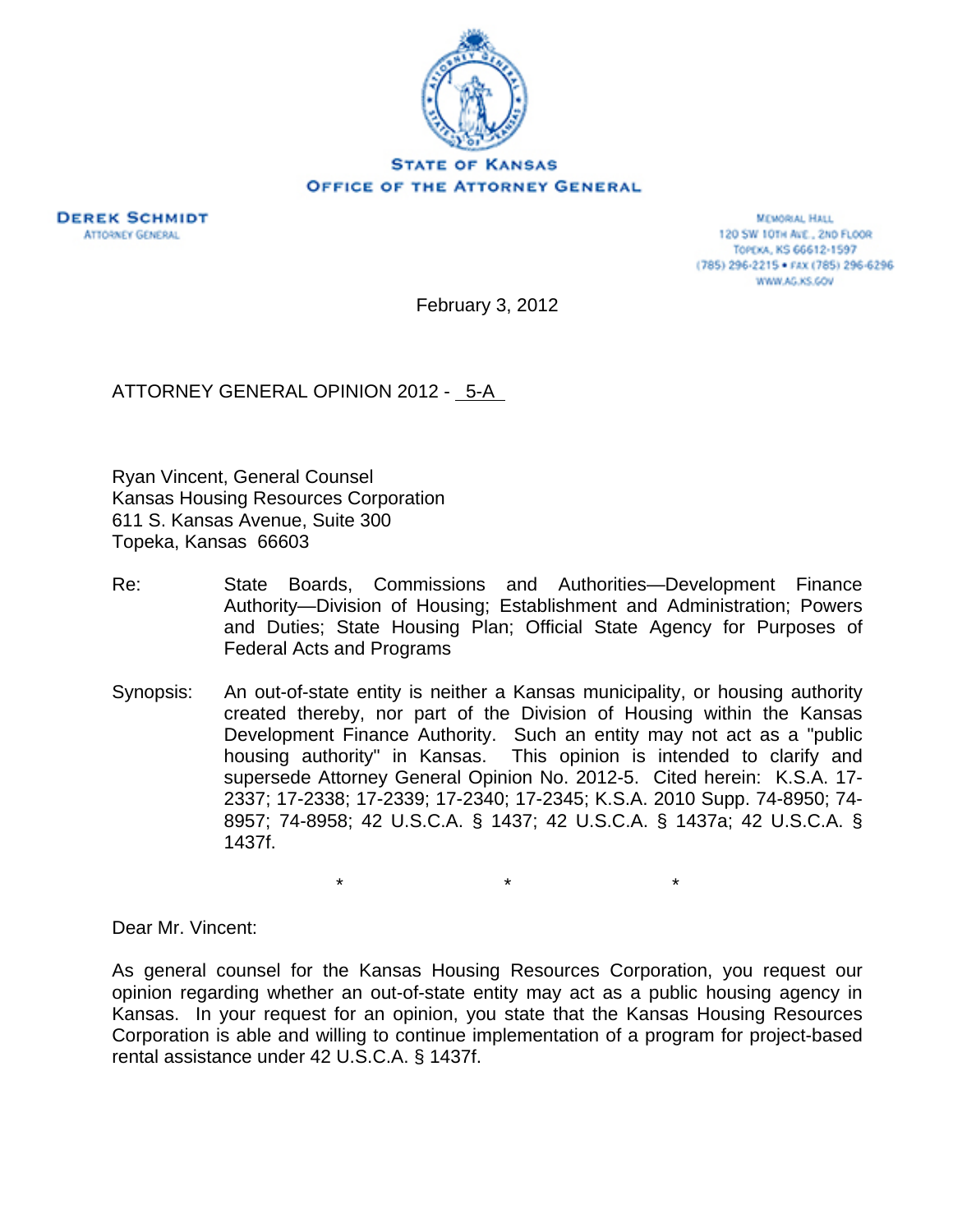Ryan Vincent Page 2

The United States Housing Act of 1937, as amended by the Housing and Community Development Act of 1974<sup>1</sup> (Housing Act) provides for financial assistance from the federal government to state and local governments "to remedy the unsafe housing conditions and the acute shortage of decent and safe dwellings for low income families" and "to address the shortage of housing affordable to low-income families." $2$  Under the Housing Act:

The Secretary [of the Department of Housing and Urban Development] is authorized to enter into annual contributions contracts with public housing agencies pursuant to which such agencies may enter into contracts to make assistance payments to owners of existing dwelling units in accordance with this section. In areas where no public housing agency has been organized or where the Secretary determines that a public housing agency is unable to implement the provisions of this section, the Secretary is authorized to enter into such contracts and to perform the other functions assigned to a public housing agency by this section.<sup>3</sup>

The Housing Act includes a definition of "public housing agency." "(A) Except as provided in subparagraph (B), the term 'public housing agency' means any State, county, municipality, or other governmental entity or public body (or agency or instrumentality thereof) which is authorized to engage in or assist in the development or operation of public housing."4

"In order to accomplish the stated purpose of the Housing Act, Congress specifically recognized the need to vest the maximum amount of power and responsibility with the local public housing authorities in order to promote efficient management of the programs."<sup>5</sup>

The Legislature of the State of Kansas expressed similar concerns regarding the lack of available safe and sanitary dwelling accommodations for persons of low income when it enacted the Municipal Housing Law.<sup>6</sup> Under the Municipal Housing Law, every municipality<sup>7</sup> is granted the power "[t]o prepare, carry out, and operate housing projects." $8$ The Law further confers upon municipalities the power to establish housing authorities and to delegate to such authorities "any and all of the powers conferred on the municipality by this act."<sup>9</sup> The area of operation of such a housing authority "include[s] such municipality and the area within five (5) miles of the territorial city boundaries thereof: *Provided*, Such

 $8$  K.S.A. 17-2345(a).

 $\overline{a}$ 

<sup>&</sup>lt;sup>1</sup> 42 U.S.C.A. §§ 1437 *et seq.*<br><sup>2</sup> 42 U.S.C.A. § 4437(o)(4)

 $^{2}$  42 U.S.C.A. § 1437(a)(1).

 $3$  42 U.S.C.A. § 1437f(b)(1).

 $4$  42 U.S.C.A. § 1437a(b)(6).

<sup>5</sup> *Rivera v. Reading Housing Authority*, 819 F.Supp. 1323, 1328-329 (E.D. Pa. 1993), aff'd *Rodriguez v. Reading Housing Authority*, 8 F.3d 961 (3<sup>rd</sup> Cir. 1993).<br><sup>6</sup> K.S.A. 17-2337 *et seq. See specifically* K.S.A. 17-2338.

*et see K.S.A. 17-2339(o)* ("Municipality" shall mean any city or county).

 $^9$  K.S.A. 17-2340.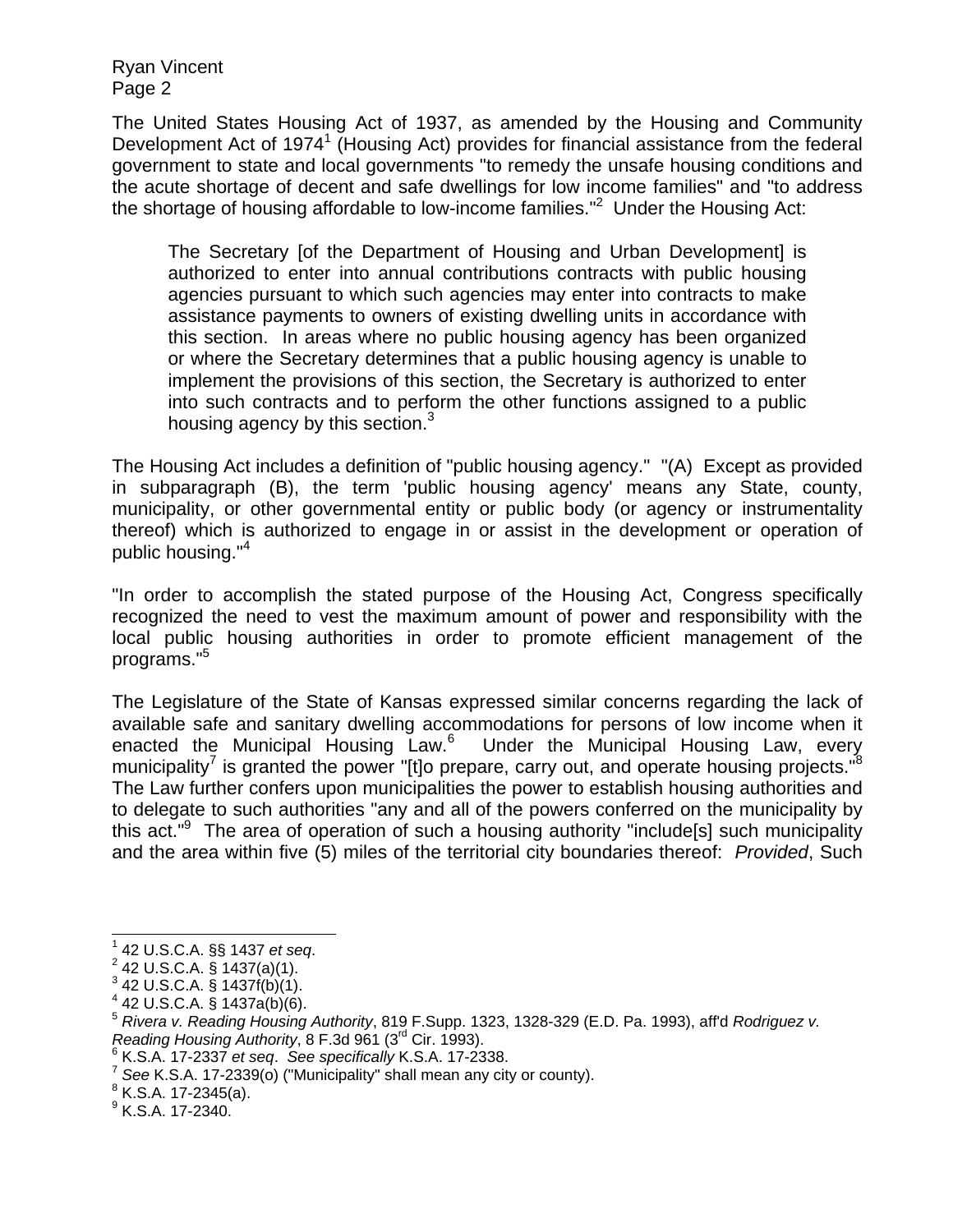Ryan Vincent Page 3

area shall not include any area which lies within the territorial boundaries of another city as herein defined without the consent of the other city nor any area in another county."<sup>10</sup>

The Legislature has likewise created the Division of Housing within the Kansas Development Finance Authority.<sup>11</sup>

Subject to and in accordance with the provisions of K.S.A. 74-8901 *et seq*., and amendments thereto, the division of housing is hereby authorized and empowered to:

(1) Prepare, from time to time amend, and administer the state housing plan in accordance with criteria of the federal department of housing and urban development;

(2) serve as a clearinghouse and single point of contact for the state regarding information, programs, and resources related to affordable and accessible housing;

(3) provide access and management of federal housing programs for delivery to the citizens and businesses of Kansas;

(4) work with existing agencies, organizations, and social programs to assist in the development of affordable and accessible housing; and

(5) exercise such other powers and perform such other duties as may be prescribed by law.<sup>12</sup>

The Division of Housing "shall serve as the officially designated state agency of Kansas" whenever such a designation "is required by any federal act or program under which federal financial assistance is made available for housing or housing related purposes."13

Through the Municipal Housing Law and K.S.A. 2010 Supp. 74-8950 *et seq*., the Kansas Legislature has authorized municipalities, or housing authorities created thereby, and the Division of Housing within the Kansas Development Finance Authority to engage in or assist in the development or operation of public housing. Such entities are within the definition of "public housing authority" set out in 42 U.S.C.A. § 1437a. The Secretary of Housing and Urban Development may, therefore, enter into annual contribution contracts pursuant to 42 U.S.C.A. § 1437f with these entities. An out-of-state entity is neither a

 $10$  K.S.A. 17-2339(f).

 $11$  K.S.A. 2010 Supp. 74-8950; 74-8957. Prior to issuance of Executive Reorganization Order No. 30 in 2003, the Division had been within the Department of Commerce and Housing.<br><sup>12</sup> K.S.A. 2010 Supp. 74-8957(b).<br><sup>13</sup> K.S.A. 2010 Supp. 74-8958.